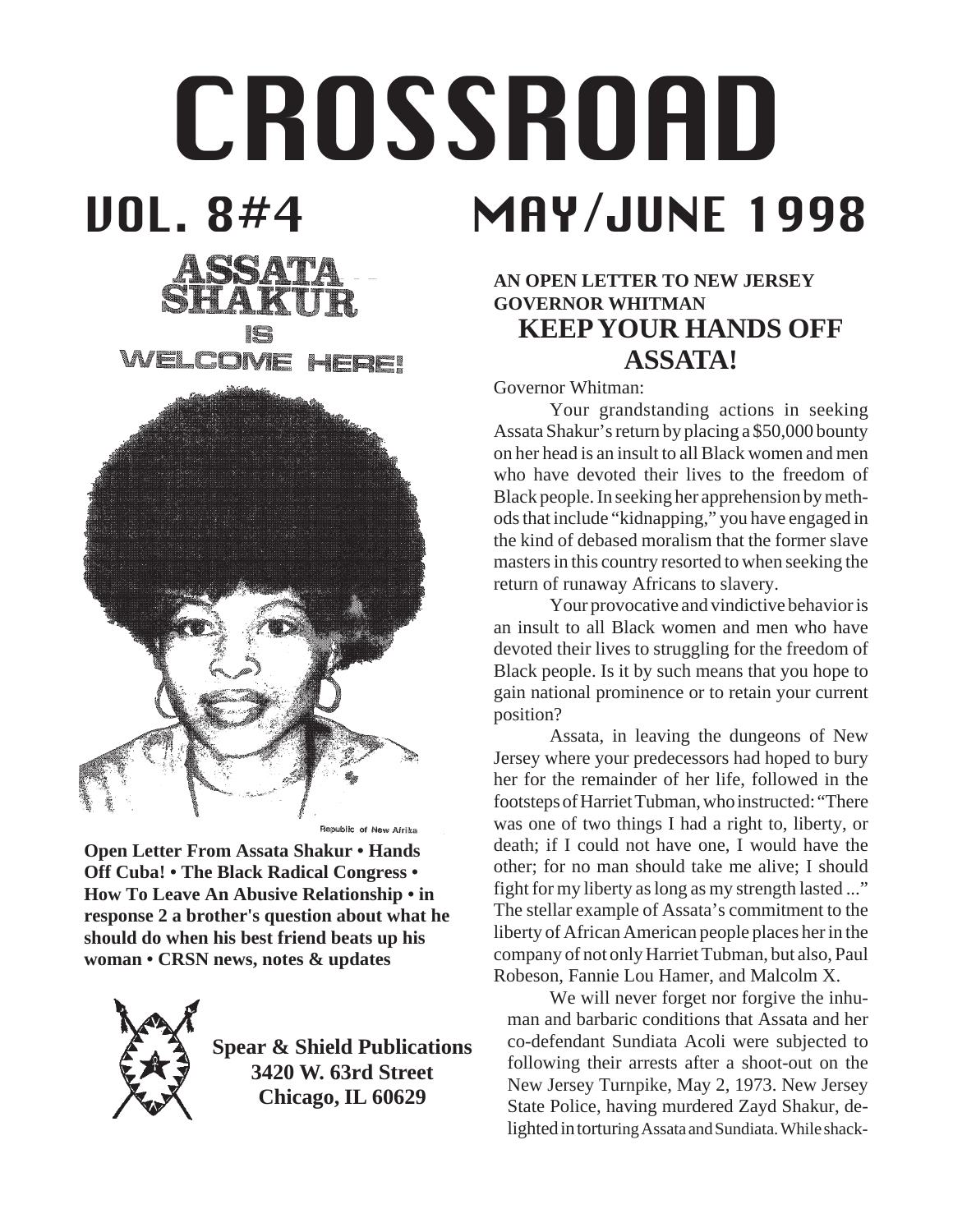led and chained to a bed, arms paralyzed and bullet wounds in her chest, Assata was further forced to undergo the jabs of shotgun butts by New Jersey State Troopers shouting Nazi slogans and threats to kill her. In the history of New Jersey, no woman pretrial detainee or prisoner has ever been treated as she was, continuously confined in a men's prison, under twenty-four hour surveillance of her most intimate functions, without intellectual sustenance, adequate medical attention, and exercise, and without the company of other women for all the years she was in their custody.

Moreover, while Assata and Sundiata were sentenced to life in prison for the death of State Trooper Werner Foerster after detentions and trials riddled with egregious human rights violations and constitutional errors (e.g. massive negative publicity and exclusion of African people from the jury), not one State Trooper, to our knowledge, was ever punished for the murder of Zayd and the torture of Assata and Sundiata. Twenty-five years later, Sundiata, now 60 years old, remains in prison, and if your Parole Board has its way will be there into the next century.

Assata's strength and defiance in the face of her brutalization and torture by New Jersey State Troopers and her escape from the dungeon in which New Jersey imprisoned her are a source of continuing inspiration to us and to all who sincerely cherish and fight for freedom and justice.

**Assata is Our Sister and We stand in absolute solidarity with her right to live free of bondage in Cuba. We applaud and thank His Excellency President Fidel Castro and the people of Cuba for their solidarity with the struggles of African people in Africa and the United States and for providing a safe haven for Assata from the viciousness and brutality of United States racism.**

In closing, we suggest that you focus your attention on the real problems confronting the people of New Jersey. The people of New Jersey and your political aspirations, would be better served by your attention to *reducing* poverty, unemployment, underemployment, the incidence of AIDS, police brutality and corruption. They would also be better served by your attention to **improving** housing, public education and health care.

### **KEEP YOUR HANDS OFF ASSATA SHAKUR!!!**

S.E. Anderson, Soffiyah Jill Elijah, Esq. Joan P. Gibbs, Esq., Rosemari Mealy, Karen D. Taylor TO ADD YOUR NAME TO THIS LETTER EMAIL: rmealy@hotmail.com or JGibbs3926@aol.com

# **CROSSROAD** Vol. 8, #4  $-2$  - May-June 1998 **Open Letter from Assata Shakur**

My name is Assata Shakur, and i am a 20th century escaped slave. Because of government persecution, i was left with no other choice than to flee from the political repression, racism and violence that dominate the US government's policy towards people of color. i am an ex-political prisoner, and i have been living in exile in Cuba since 1984.

i have been a political activist most of my life, and although the U.S. government has done everything in its power to criminalize me, i am not a criminal, nor have i ever been one. In the 1960s, i participated in various struggles: the black liberation movement, the student rights movement, and the movement to end the war in Vietnam. i joined the Black Panther Party. By 1969 the Black Panther Party had become the number one organization targeted by the FBI's COINTELPRO program. Because the Black Panther Party demanded the total liberation of black people, J. Edgar Hoover called it " the greatest threat to the internal security of the country" and vowed to destroy it and its leaders and activists.

In 1978, my case was one of many cases brought before the United Nations Organization in a petition filed by the *National Conference of Black Lawyers*, the *National Alliance Against Racist and Political Repression*, and the *United Church of Christ Commission for Racial Justice*, exposing the existence of political prisoners in the United States, their political persecution, and the cruel and inhuman treatment they receive in US prisons. According to the report:

"The FBI and the New York Police Department in particular, charged and accused Assata Shakur of participating in attacks on law enforcement personnel and widely circulated such charges and accusations among police agencies and units. The FBI and the NYPD further charged her as being a leader of the Black Liberation Army which the government and its respective agencies described as an organization engaged in the shooting of police officers. This description of the Black Liberation Army and the accusation of Assata Shakur's relationship to it was widely circulated by government agents among police agencies and units. As a result of these activities by the government, Ms. Shakur became a hunted person; posters in police precincts and banks described her as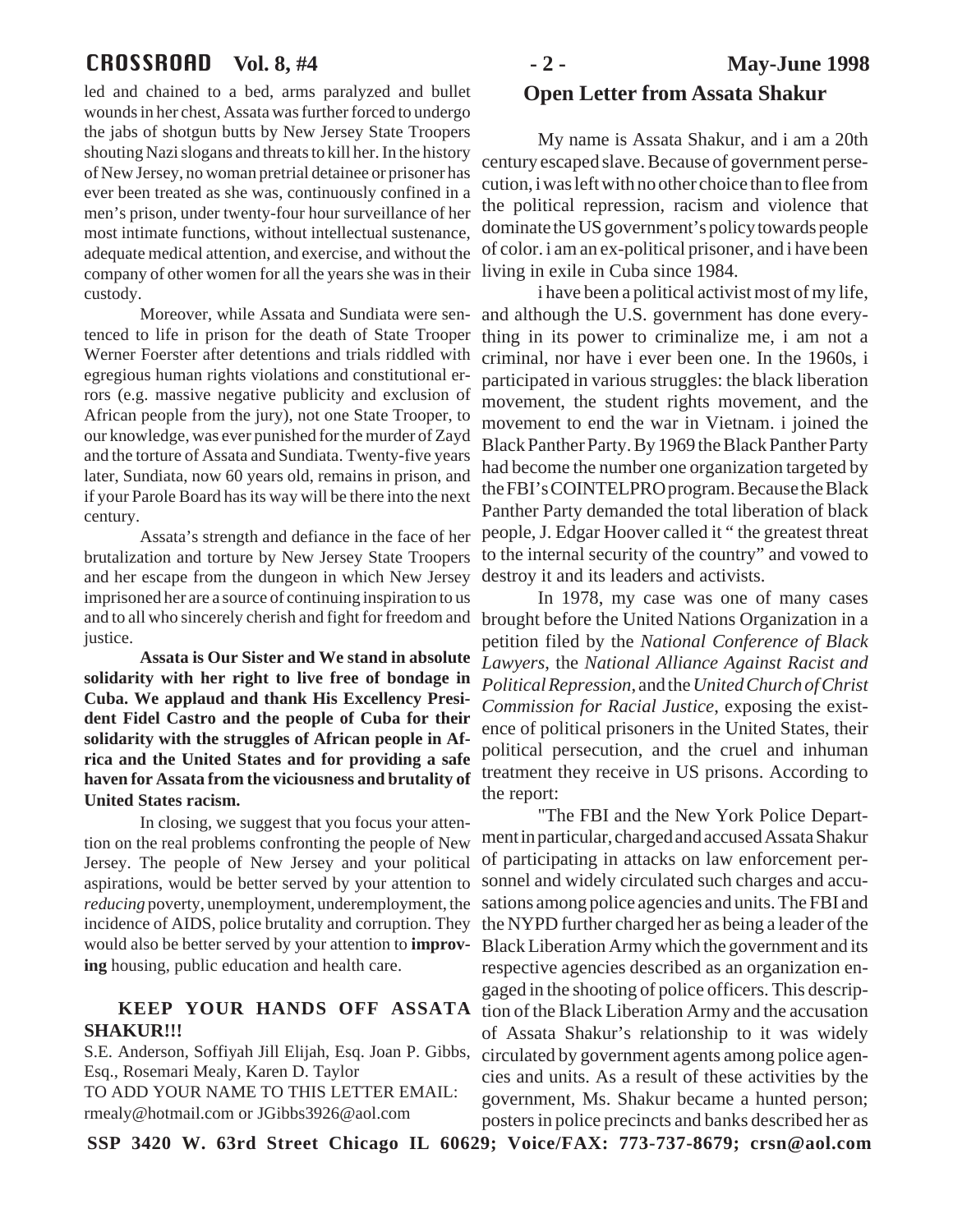### **CROSSROAD** Vol. 8, #4  $-3 - 3 - 1$  May-June 1998

highlighted on the FBI's most wanted list; and to 1977, i was convicted by an all-white jury and senpolice at all levels she became a 'shoot- to-kill' tenced to life plus 33 years in prison. In 1979, fearing target."

nal cases" and in all six of these cases i was eventually prison, aided by committed comrades who underacquitted or the charges were dismissed. The fact that stood the depths of the injustices in my case, and who i was acquitted or that the charges were dismissed, did were also extremely fearful for my life. not mean that i received justice in the courts, that was that my innocence became evident. This political influence the public's perception of persons and them with crimes and arresting them with no regard "friendly" news contacts." This same policy is evito the factual basis of such charges.

On May 2, 1973 i, along with Zayd Malik Shakur and Sundiata Acoli were stopped on the New Police called a press conference to announce that they Jersey Turnpike, supposedly for a "faulty tail light." had written a letter to Pope John Paul II asking him to Sundiata Acoli got out of the car to determine why we intervene on their behalf and to aid in having me were stopped. Zayd and i remained in the car. State extradited back to New Jersey prisons. The New trooper Harper then came to the car, opened the door Jersey State Police refused to make their letter public. and began to question us. Because we were black, and Knowing that they had probably totally distorted the riding in a car with Vermont license plates, he claimed facts, and attempted to get the Pope to do the devils he became "suspicious." He then drew his gun, pointed work in the name of religion, i decided to write the it at us, and told us to put our hands up in the air, in Pope to inform him about the reality of' "justice" for front of us, where he could see them. i complied and black people in the State of New Jersey and in the in a split second, there was a sound that came from United States. (See **Rap Pages**, May 1998). outside the car, there was a sudden movement, and i was shot once with my arms held up in the air, and Cuba, i agreed to do an interview with NBC journalist then once again from the back. Zayd Malik Shakur Ralph Penza around my letter to the Pope, about my was later killed, trooper Werner Foerster was killed, experiences in the New Jersey court system, and and even though trooper Harper admitted that he shot about the changes i saw in the United States and it's and killed Zayd Malik Shakur, under the New Jersey treatment of Black people in the last 25 years. i agreed felony murder law, i was charged with killing Zayd to do this interview because i saw this secret letter to Malik Shakur, who was my closest friend and com-the Pope as a vicious, vulgar, publicity maneuver on rade, and charged in the death of trooper Forester. the part of the New Jersey State Police, and as a Never in my life have i felt such grief. Zayd had cynical attempt to manipulate Pope John Paul II. i vowed to protect me, and to help me to get to a safe have lived in Cuba for many years, and was complace, and it was clear that he had lost his life, trying pletely out of touch with the sensationalist, dishonest, to protect both me and Sundiata. Although he was nature of the establishment media today. It is worse also unarmed, and the gun that killed trooper Foerster today than it was 30 years ago. After years of being was found under Zayd's leg, Sundiata Acoli, who was victimized by the "establishment" media it was naive captured later, was also charged with both deaths. of me to hope that i might finally get the opportunity Neither Sundiata Acoli nor i ever received a fair trial. to tell "my side of the story." Instead of an interview We were both convicted in the news media way with me, what took place was a "staged media event" before our trials. No news media was ever permitted in three parts, full of distortions, inaccuracies and to interview us, although the New Jersey police and outright lies. NBC purposely misrepresented the facts.

being involved in serious criminal activities; she was the FBI fed stories to the press on a daily basis. In i was falsely accused in six different "crimi-I would never receive any justice, i was liberated from that i would be murdered in prison, and knowing that

certainly not the case. It only meant that the "evi-report on intelligence operations inside the USA, dence" presented against me was so flimsy and false revealed that "The FBI has attempted covertly to persecution was part and parcel of the government's organizations by disseminating derogatory informapolicy of eliminating political opponents by charging tion to the press, either anonymously or through The U.S. Senate's 1976 Church Commission dently still very much in effect today.

On December 24, 1997, the New Jersey State

In January of 1998, during the pope's visit to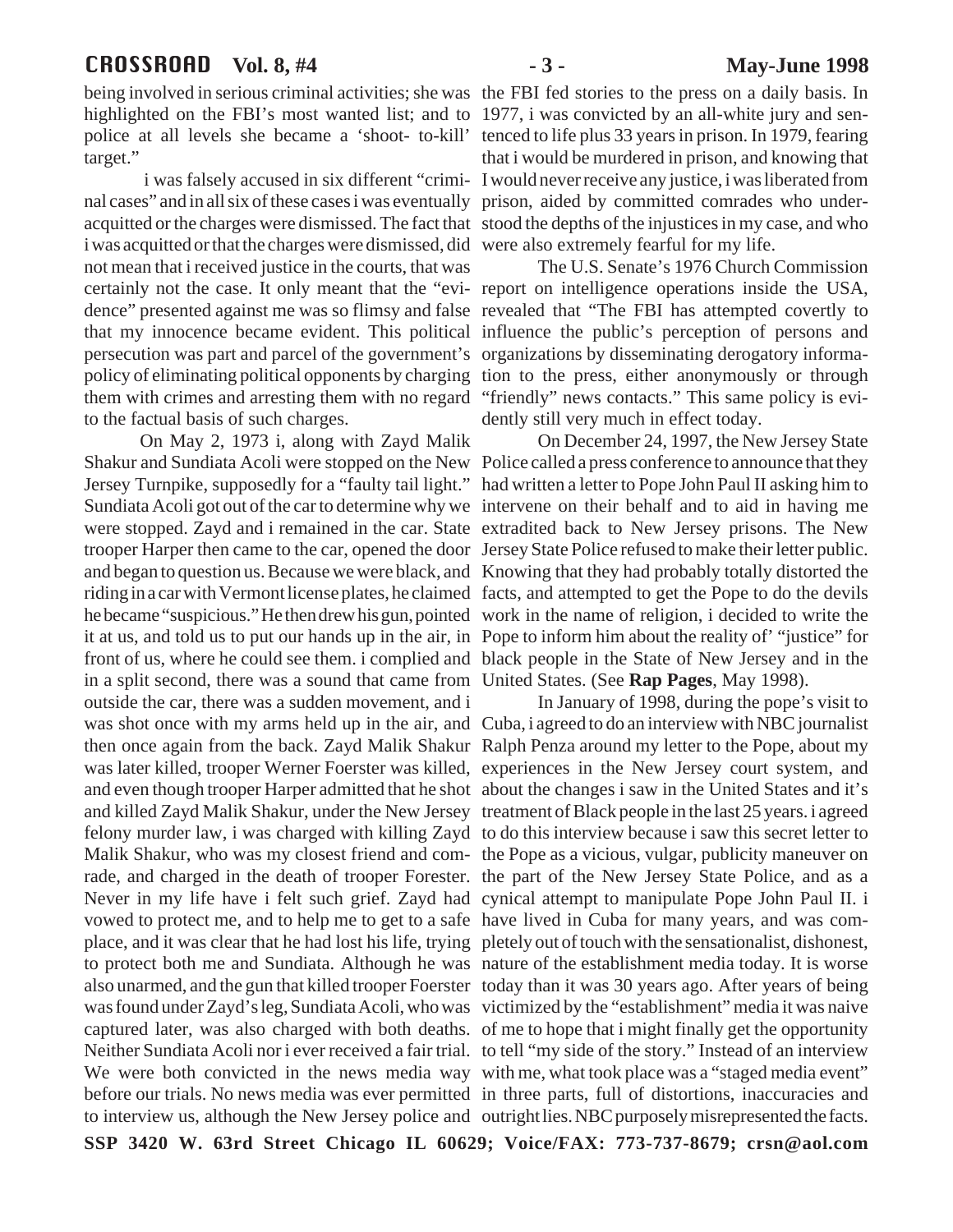### CROSSROAD **Vol. 8, #4 - 4 - May-June 1998**

# Not only did NBC spend thousands of dollars pro-lar, and in the U.S. as a whole. Although the populaplaced notices in local newspapers.

### *Distortions & Lies In the NBC Series*

quoted as saying that "this has nothing to do with race, my interview with NBC. The fact of the matter is that this had everything to do with crime." Either Gov. she has been campaigning since she was elected into Whitman is completely unfamiliar with the facts in office to double the reward for my capture. In 1994, my case, or her sensitivity to racism and to the plight she appointed Col. Carl Williams who immediately of black people and other people of color in the United vowed to make my capture a priority. In 1995, Gov. States is at a sub-zero level. In 1973 the trial in Whitman sought to match a \$25,000 departmental Middlesex County had to be stopped because of the appropriation sponsored by an "unidentified legislaoverwhelming racism expressed in the jury room. tor." i watched a tape of Gov. Whitman's "testi-The court was finally forced to rule that the entire jury mony" in her interview with NBC. She gave a very panel had been contaminated by racist comments like dramatic, exaggerated version of what happened, but "If she's black, she's guilty." In an obvious effort to there is no evidence whatsoever to support her claim prevent us from being tried by "a jury of our peers", that Trooper Foerster had "four bullets in him at least, the New Jersey courts ordered that a jury be selected and then they got up and with his own gun, fired two from Morris County, New Jersey where only 2.2 bullets into his head." She claimed that she was percent of the population was black and 97.5 percent writing Janet Reno for federal assistance in my capof potential jurors were white. In a study done in ture, based on what she saw in the NBC interview. If Morris County, one of the wealthiest counties in the this is the kind of "information" that is being passed country, 92 percent of the registered voters said that on to Janet Reno and the Pope, it is clear that the facts they were familiar with the case through the news have been totally distorted. Whitman also claimed media, and 72 percent believed we were guilty based that my return to prison should be a condition for on pretrial publicity. During the jury selection pro-"normalizing relations with Cuba". How did i get so cess in Morris County, white supremacists from the important that my life can determine the foreign National Social White People's Party, wearing Swas-relations between two governments? Anybody who tikas, demonstrated carrying signs reading "SUP-knows anything about New Jersey politics can be PORT WHITE POLICE." The trial was later moved certain that her motives are purely political. She, like back to Middlesex County where 70 percent thought Torrecelli and several other opportunistic politicians i was guilty based on pretrial publicity. i was tried by in New Jersey came to power, as part-time lobbyists an all-white jury, where the presumption of inno-for the Batistia faction - soliciting votes from right cence was not the criteria for jury selection. Potential wing Cubans. They want to use my case as a barrier jurors were merely asked if they could "put their to normalizing relations with Cuba, and as a pretext prejudices aside", and "render a fair verdict." The for maintaining the immoral blockade against the basic reality in the United States is that being black is Cuban people. a crime and black people are always "suspects" and an accusation is usually a conviction. Most white tion and slander NBC aired a photograph of a woman people still think that being a "black militant" or a with a gun in her hand implying that the woman in the "black revolutionary" is tantamount to being guilty of photograph was me. i was not, in fact, the woman in some kind of crime. The current situation in New the photograph. The photograph was taken from a Jersey's prisons, underlines the racism that domi-highly publicized case where i was accused of bank nates the politics of the state of New Jersey in particu-robbery. Not only did i voluntarily insist on partici-

moting this "exclusive interview series" on NBC, tion of New Jersey is approximately 78 percent white, they also spent a great deal of money advertising this more than 75 percent of New Jersey's prison popula-"exclusive interview" on black radio stations and also tion is made up of blacks and Latinos. 80 percent of the women in Jersey prisons are people of color. That may not seem like racism to Gov. Whitman, but it reeks of of racism to us.

In an NBC interview Gov. Whitman was Whitman raised the reward for my capture based on The NBC story implied that Governor Christie

In what can only be called deliberate decep-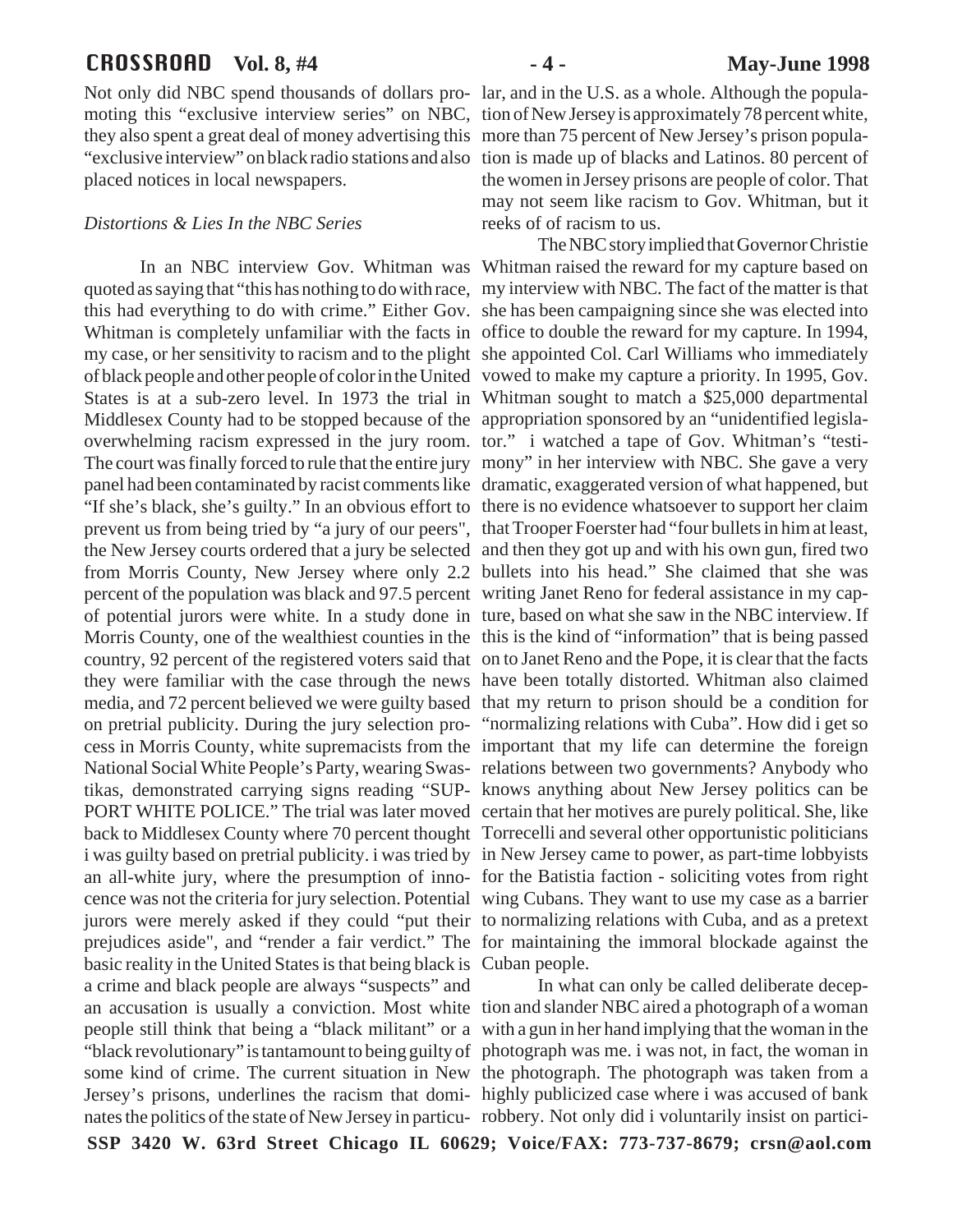### **CROSSROAD** Vol. 8, #4  $-5$ - May-June 1998

sible that the New Jersey State Police, who claim to car, and that he did not see me shoot him. have a detective working full time on my case, Governor of New Jersey Christine Whitman, who claimed specialists: she reviewed all the "evidence," and NBC, which has (1) A Neurologist who testified that i was paralyzed an extensive research department, did not know that immediately after being shot. the photograph was false? It was a vile, fraudulent (2) A Surgeon who testified that "It was absolutely attempt to make me look guilty. NBC deliberately anatomically necessary that both arms be in the air for misrepresented the truth. Even after many people had Mrs. Chesimard to receive the wounds." The same campaign protesting NBC's mutilation of the facts, that i had been crouching in a firing position when Ralph Penza and NBC continued to broadcast that iwas shot was "totally anatomically impossible." photograph, representing it as me. Not once have the (3) A Pathologist who testified that "There is no New Jersey State Police, Governor Christine conceivable way that it [the bullet] could have trav-Whitman, or NBC come forth and stated that i was not eled over to hit the clavicle if her arm was down." He the woman in the photograph, or that I had been said, "It was impossible to have that trajectory". acquitted of that charge.

had left trooper Werner Foerster on the roadside to dence. die. The truth is that there was a major cover-up as to what happened on May 2, 1973. Trooper Harper, the that i had a 9-millimeter weapon, in fact New Jersey same man who shot me with my arms raised in the air, State Police testified that the 9-millimeter weapon testified that he returned to the State Police Head-belonged to Zayd Malik Shakur based on a holster quarters which was less than 200 yards away, "to seek fitting the weapon that they say was recovered from aid." However, tape recordings and police reports his body. made on May 2, 1973 prove that not only did Trooper Harper give several conflicting statements about what dence whatsoever that linked me to any guns or happened on the turnpike, but he never once men-ammunition. tioned the name of Werner Foerster, or the fact that the incident took place right in front of the Trooper determine whether or not i had fired a weapon were Headquarters. In an effort to hide his tracks and cover negative. his guilt he said nothing whatsoever about Foerster to his superiors or to his fellow officers.

Williams of the New Jersey State Police was allowed college student until the police kicked down my door to give blow by blow distortions of my interview. In in an effort to force me to "cooperate" with them, and my interview i stated that on the night of May 2, 1973 Sundiata Acoli was a computer expert who had worked i was shot with my arms in the air, then shot again in for NASA, before he joined the Black Panther Party the back. Williams stated "that is absolutely false. and was targeted by COINTELPRO. Our records show that she reached in her pocketbook, pulled out a nine millimeter weapon and started for the police, the NBC series juxtaposed my interfiring." However, the claim that i reached into my view with the weeping widow of Werner Foerster.

pating in a lineup, during which witnesses selected pocketbook and pulled out a gun, while inside the car another woman, but during the trial, several wit-was even contested by trooper Harper. Although on nesses, including the manager of the bank, testified three official reports, and when he testified before the that the woman in that photograph was not me. i was grand jury he stated that he saw me take a gun out of acquitted of that bank robbery. NBC aired that photo-my pocketbook, he finally admitted under crossgraph on at least 5 different occasions, representing examination that he never saw me with my hands in the woman in the photograph as me. How is it pos-a pocketbook, never saw me with a weapon inside the

The truth is that i was examined by 3 medical

called in, and there was a massive fax and e-mail surgeon also testified that the claim by Trooper Harper

Another major lie and distortion was that we mony whatsoever to refute the above medical evi-The prosecutors presented no medical testi-

No evidence whatsoever was ever presented

There were no fingerprints, or any other evi-

The results of the Neutron Activation test to

In a clear attempt to discredit me, Col. Carl i were criminals, we were political activists. i was a Although Col. Williams refers to us as the "criminal element", neither Zayd, Sundiata Acoli nor

In an obvious maneuver to provoke sympathy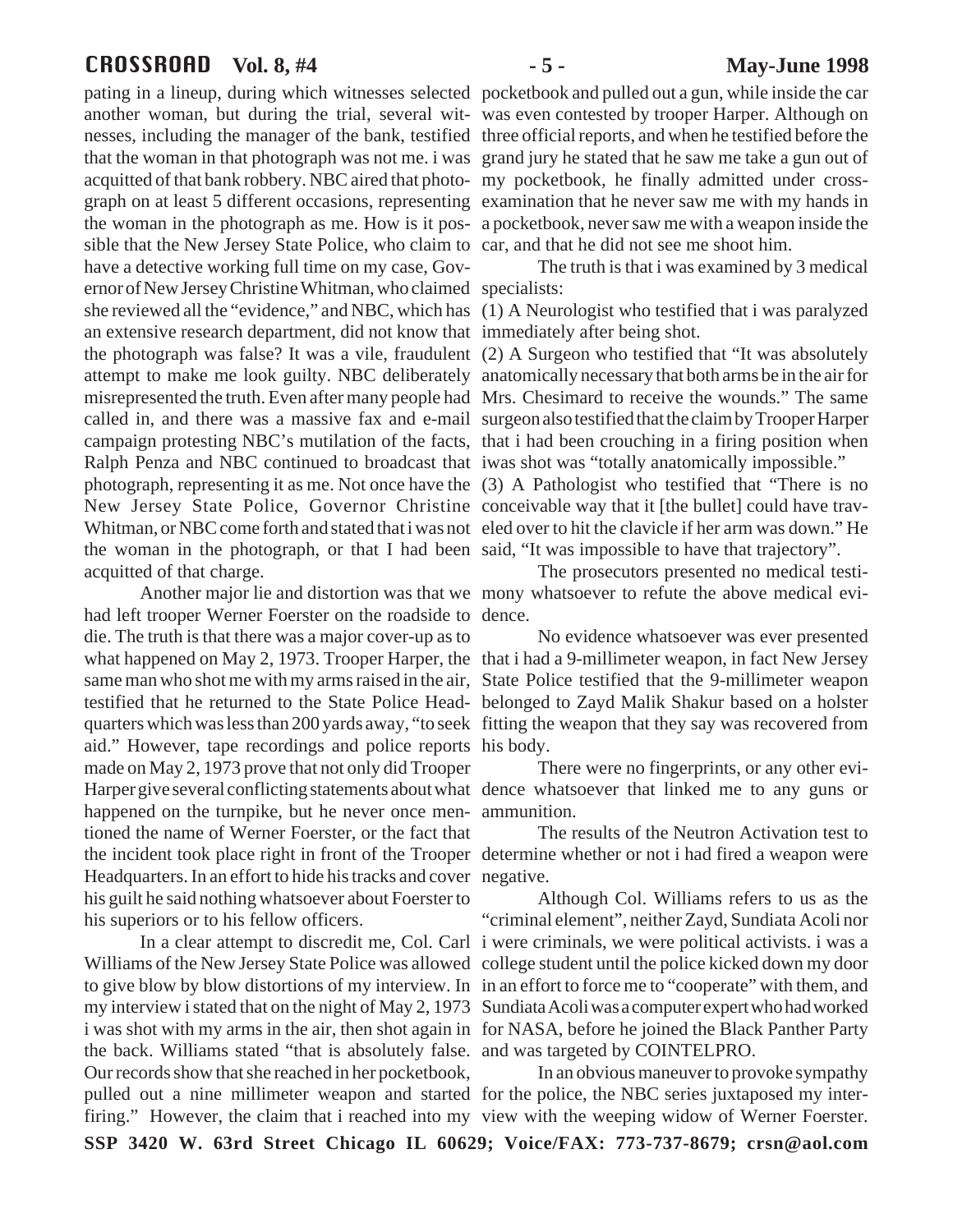# **CROSSROAD** Vol. 8, #4  $-6 -$  May-June 1998

her appearance was deliberately included to appeal to the one thing that struck me was her "outrage" at my people's emotions, to blur the facts, to make me look joy about being a grandmother, and my "quite nice like a villain, and to create the kind of lynch mob life", as she put it, here in Cuba. While i love the mentality that has historically been associated with Cuban people and the solidarity they have shown me, white women portrayed as victims of black people. In the pain of being torn away from everybody i love has essence the supposed interview with me became a been intense. i have never had the opportunity to see forum for the New State Police, Foerster's widow, or hold my grandchild. If Gov. Whitman thinks that and the obviously hostile commentary of Ralph Penza. my life has been so nice, that 50 years of dealing with The two initial programs together lasted 3.5 minutes: racism, poverty, persecution, brutality, prison, unme - 59 seconds, the widow - 50 seconds, the state derground, exile and blatant lies has been so nice, police - 38 seconds, and Penza - 68 seconds. Not once then i'd be more than happy to let her walk in my in the interview was i ever asked about Zayd, Sundiata shoes for a while so she can get a taste of how it feels. or their families. As the interview went on, it was i am a proud black woman, and i'm not about to get painfully evident that Ralph Penza would never see on the television and cry for Ralph Penza or any other me as a human being. Although i tried to talk about journalist, but the way i have suffered in my lifetime, racism and about the victims of government and and the way my people have suffered, only god can police repression, it was clear that he was totally bear witness to. While i can sympathize with her grief, i believe that uninterested.

that i was ashamed of participating in my trial in New off the island of Cuba and if that includes kidnaping, Jersey trial because it was so racist, but i did testify. We would do it." i guess the theory is that if they could Even though i was extremely limited by the judge, as kidnap millions of Africans from Africa 400 years to what i could testify about, i testified as clearly as i ago, they should be able to kidnap one African woman could about what happened that night. After being today. It is nothing but an attempt to bring about the almost fatally wounded i managed to climb in the re-incarnation of the Fugitive Slave Act. All i repreback seat of the car to get away from the shooting. sent is just another slave that they want to bring back Sundiata drove the car five miles down the road into to the plantation. Well, i might be a slave, but i will go a grassy area because he was afraid that the police to my grave a rebellious slave. i am and i feel like a would see the car parked on the side of the road and maroon woman. i will never voluntarily accept the just start shooting into it again. Yes, it was five miles condition of slavery, whether it's de-facto or ipso down the highway where i was captured, dragged out facto, official, or unofficial. In another recent interof the car, stomped and then left on the ground. view, Williams talked about asking the federal gov-Although i drifted in and out of consciousness i ernment to add to the \$50,000 reward for my capture. remember clearly that both while I was lying on the He also talked about seeking "outside money, or ground, and while i was in the ambulance, i kept something like that, a benefactor, whatever." Now hearing the State troopers ask "is she dead yet?" who is he looking to "contribute" to that "cause"? The Because of my condition i have no independent Ku Klux Klan, the Neo Nazi Parties, the white militia recollection of how long i was on the ground, or how organizations? But the plot gets even thicker. He says long it was before the ambulance was allowed to that the money might lure bounty hunters: "there are leave for the hospital, but in the trial transcript trooper individuals out there, i guess they call themselves Harper stated that it was while he was being ques- 'soldiers of fortune' who might be interested in doing tioned, some time after 2:00 am that a detective told something, in turning her over to us". Well, in the old him that i had just been brought into the hospital. i was days they used to call them slave-catchers, trackers, the only live "suspect" in custody, and prior to that or patter-rollers, now they are called mercenaries. time Harper, had never told anyone that a woman had Neither the governor nor the state police say one word shot him.

As i watched Governor Whitman's interview

Col. Williams of the New Jersey State Police i have stated publicly on various occasions stated "we would do everything we could go get her about "justice." They have no moral authority to do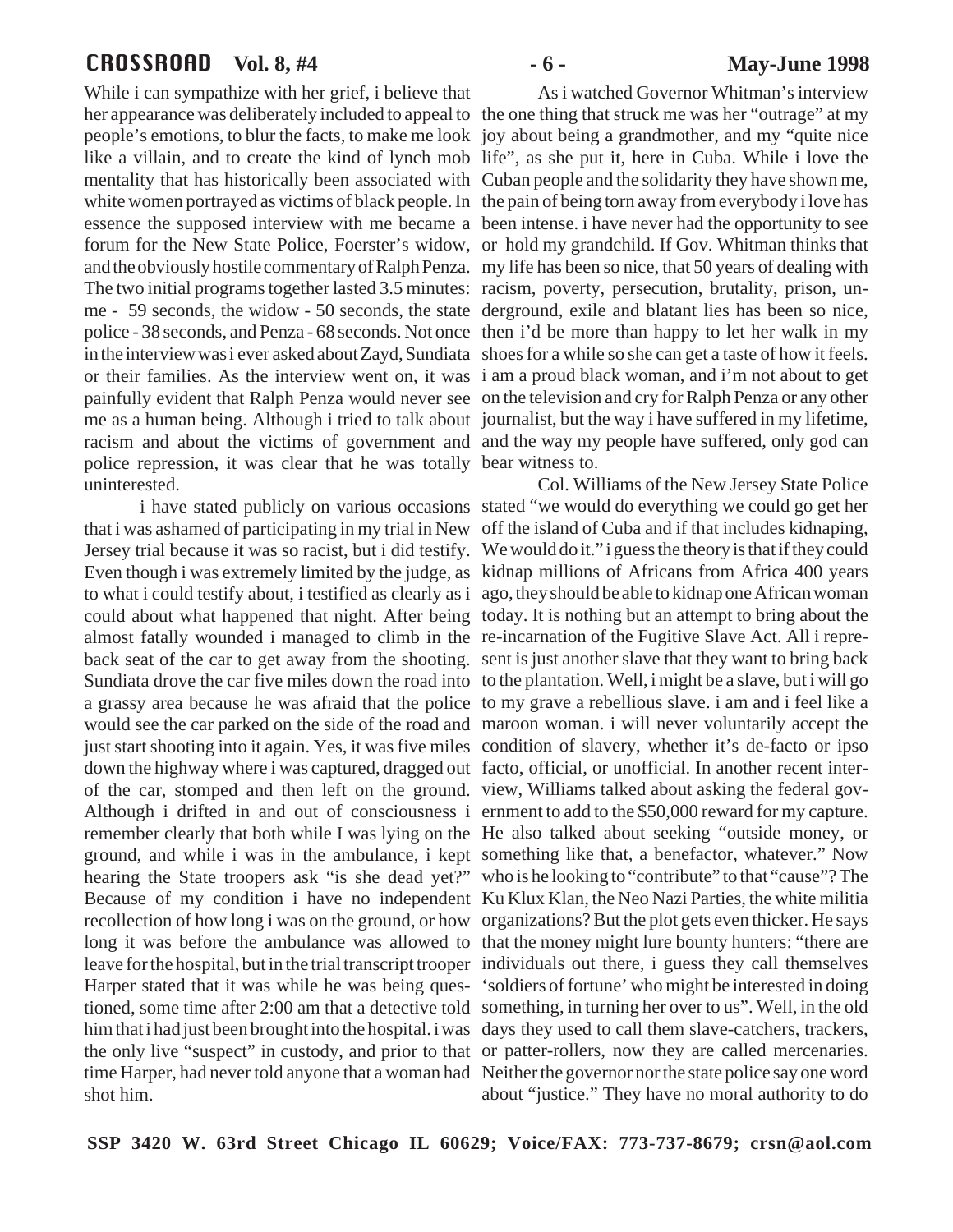### **CROSSROAD** Vol. 8, #4 - 7 - May-June 1998

slave-masters want federal funds to help put this "nigger are, are seen as "radicals," "extremists," or "terrorists." wench" back in her place. They call me the "most wanted wanted" list is when they want to put us in prison.

myself. Everybody has to die sometime, and all i want is our children, and not annihilate their minds. i am only one to go with dignity. i am more concerned about the growing woman. i own no TV stations, or Radio Stations or poverty, the growing despair that is rife in Amerika. i am Newspapers. But i feel that people need to be educated as more concerned about our younger generations, who to what is going on, and to understand the connection represent our future. i am more concerned that one-third between the news media and the instruments of repression of young black men are either in prison or under the in Amerika. All i have is my voice, my spirit and the will jurisdiction of the criminal "in-justice" system. i am more to tell the truth. But i sincerely ask, those of you in the concerned about the rise of the prison-industrial complex Black media, those of you in the progressive media, those that is turning our people into slaves again. i am more of you who believe in truth & freedom, to publish this concerned about the repression, the police brutality, vio-statement and to let people know what is happening. We lence, the rising wave of racism that makes up the political have no voice, so you must be the voice of the voiceless. landscape of the U.S. today. Our young people deserve a future, and i consider it the mandate of my ancestors to be part of the struggle to insure that they have one. They have the right to live free from political repression. The U.S. is becoming more and more of a police state and that fact compels us to fight against political repression. i urge you all, every single person who reads this statement, to fight to free all political prisoners. As the concentration camps in the U.S. turn into death camps, i urge you to fight to abolish the death penalty. i make a special, urgent appeal to you to fight to save the life of Mumia Abu-Jamal, the only political prisoner who is currently on death row.

It has been a long time since i have lived inside the United States. But during my lifetime i have seen every prominent black leader, politician or activist come under attack by the establishment media. When African-Americans appear on news programs they are usually talking about sports, entertainment or they are in handcuffs. When We have a protest they ridicule it, minimize it, or cut the numbers of the people who attended in half. The news is big business and it is owned and operated by affluent white men. Unfortunately, they shape the way that many people see the world, and even the way people

so. The level of their moral and ethical bankruptcy is see themselves. Too often black journalists, and other evident in their eagerness to not only break the law and journalists of color mimic their white counterparts. They hire hoodlums, all in the name of "law and order." But you often gear their reports to reflect the foreign policies and know what gets to me, what makes me truly indignant? the domestic policies of the same people who are oppress-With the schools in Paterson, N.J. falling down, with areas ing their people. In the establishment media, the bombing of Newark looking like a disaster area, with the crack and of murder of thousands of innocent women and epidemic, with the wide-spread poverty and unemploy-children in Libya or Iraq or Panama is seen as "patriotic," ment in New Jersey, these depraved, decadent, would-be while those who fight for freedom, no matter where they

woman" in Amerika. i find that ironic. i've never felt very United States, i do not have a voice. Black people, poor "wanted" before. When it came to jobs, i was never the people in the U.S. have no real freedom of speech, no real "most wanted." When it came to economic opportunities freedom of expression and very little freedom of the press. or decent housing, i was never "the most wanted." It The black press and the progressive media has historically seems like the only time Black people are on the "most played an essential role in the struggle for social justice. But at this moment, i am not so concerned about to create media outlets that help to educate our people and Like most poor and oppressed people in the We need to continue and to expand that tradition. We need

# **Free All Political Prisoners, i send you Love and Revolutionary Greetings From Cuba, One of the Largest, Most Resistant and Most Courageous Palenques (Maroon Camps) that has ever existed on the Face of this Planet.**

**Assata Shakur Havana, Cuba**





**Sundiata Acoli Zayd Malik Shakur**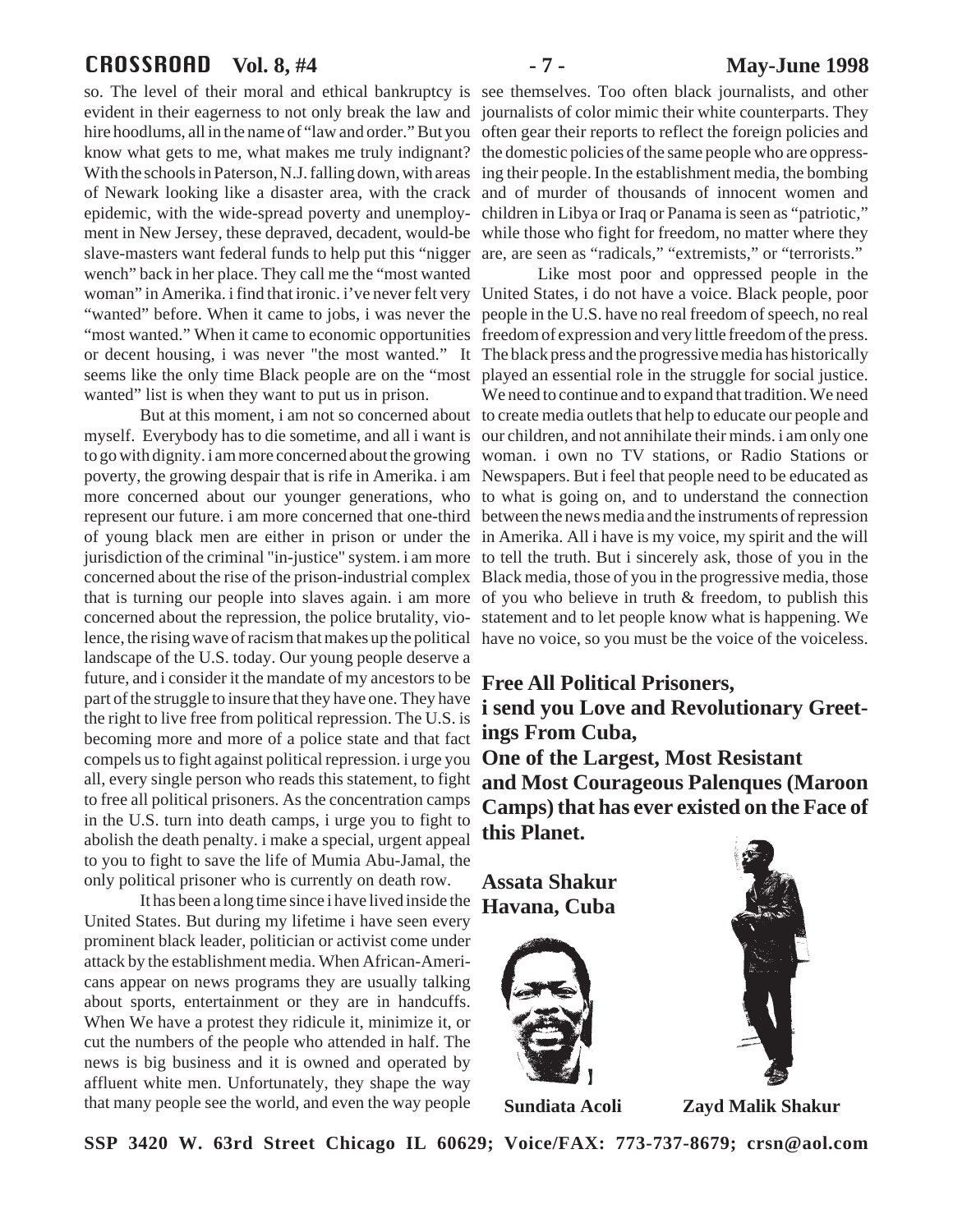# **CROSSROAD** Vol. 8, #4  $-8$  - May-June 1998 **Hands Off Cuba!**

*This is an excerpt from a speech by Fidel Castro,delivered to the closing session of the first World Solidarity With Cuba Conference in Havana on November 25, 1994.*

### **Principles of the Cuban revolution**

which established inviolable principles. What made names, but everything has happened in our hemithe 25 months that our intense war lasted, in which we States, where people have been brutally murdered for What revolution was more noble? What revolution was more generous? What revolution showed most respect for people? And I'm not only talking about a victorious revolution in power, but since the time of our own war, of our own revolutionary struggle, us revolutionaries was rejection of injustice, the rejection of crime and the rejection of torture. During captured thousands of prisoners, there was not one case of physical violence to obtain information, not even in the midst of the war; there was not one case of killing a prisoner. What we would do with prisoners is set them free. We would keep their weapons, which was all we were interested in, and we treated these arms suppliers with all the consideration they deserved.

course of the war the true behavior of the Rebel Army, tendencies that encourage some jineteras [1], due to would kill them all, and in fact they would resist up to the bitter end. But when they discovered during the they would give up their weapons with less of a struggle when they were surrounded, when they knew they had lost. Some of those soldiers surrendered three times, because they were switched from one front to the other and they were used to surrendering, they had experience.

But the most important thing is that the Cuban revolution has maintained the principles of never resorting to torture, of never stooping to crime, without exception to this day, no matter what they say, no matter what they write. We know that a lot of this slander has been written by people in the CIA's pay.

**SSP 3420 W. 63rd Street Chicago IL 60629; Voice/FAX: 773-737-8679; crsn@aol.com** history? In the world's history there have been many revolution. the Russian revolution, the Spanish Civil War and the poverty. There is not a single human being abandoned Mexican Revolution. We know quite a bit about or without social security, regardless of our present revolutions and many books have been written about great poverty. The vices we see every day in capitalist them and about counterrevolutions. Well, one does societies do not exist in our country. This is an Are there many other examples like it in revolutions and in general they were rough, very rough: England's civil wars, the French revolution,

not even speak of counterrevolutions. Revolutions tend to be generous and counterrevolutions are unfailingly merciless. Just ask the members of the Paris Commune.

In the case of Cuba there has not been one exception. In the whole history of the revolution, there has not been one single case of torture—and I mean that literally—not one political murder, not one disappearance. In our country we do not have the socalled death squads that sprout like mushrooms in this hemisphere's countries. [Audience names several countries] You speak for us! We prefer not to mention sphere.

Why is there no mention made of the United defending civil rights, men like Martin Luther King and many others. A country where as a rule only Blacks and Hispanics are given the death sentence?

Our country does not have the phenomena we see in others, such as children murdered on the streets allegedly to avoid the spectacle of begging and apparently to fight crime. The revolution eradicated begging, the revolution eliminated gambling, the revolu-At first they had been led to believe that we tion eliminated drugs, the revolution did away with prostitution.

> Yes, unfortunately there can be some cases or economic difficulties and the opening to numerous outside contacts. We do not deny this, and from time to time some may turn up on Fifth Avenue. But one should not confuse decent people with jineteras. Such cases exist but we fight against it. We do not tolerate prostitution; we do not legalize prostitution .

> There may be some children, encouraged by their parents, who approach tourists and ask them for gum or something else. These are phenomena that we experience due to the special situation that we are living in, at a time of great economic difficulties as the blockade has been strengthened. But these things were not known during the normal times of the

> You won't see people sleeping in doorways covered with news papers, regardless of our present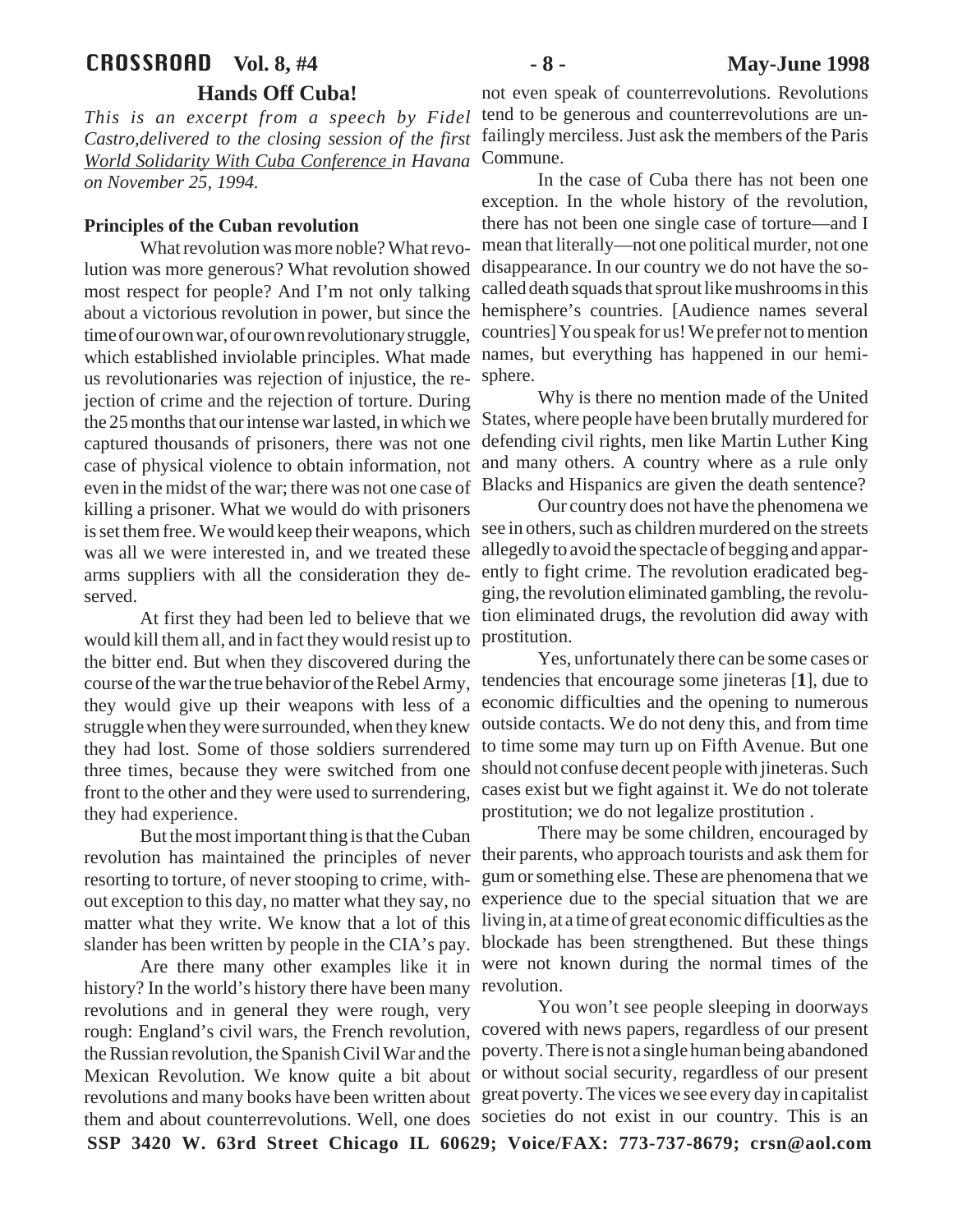# **CROSSROAD** Vol. 8, #4  $-9 -$  May-June 1998

achievement of the revo lution.

teacher; there is not one single citizen who does not to the Constitution, based on the principle that the receive medical care, starting before birth. Here we people nominate and the people elect. start medical care for our citizens when they are still in their mothers' wombs, right from the first weeks over the world, including Africa, they are introducing after conception.

of more than 300,000 children.**[2**]

world, regardless of the hardships we suffer. We have ended up not only with a multiparty system but with the most art teachers per capita in the world. We are hundreds and even thousands of parties. the country with the most physical education and sports teachers per capita.

That is the country that is being blockaded; knees through hunger and disease.

blockade, we must surrender, we must renounce our but it is as respectable as the Greek democracy that political principles, we must renounce socialism and people talk so much about, and without slaves or our democratic forms.

issued at the Rio conference,**[3]** despite the noble few because in those days they did not have microefforts against it by countries like Brazil, Mexico and phones—and they would get together to have an others. It was supported by some countries that were election right there. Neither the slaves nor the serfs very, very hand-in-glove with the United States; I participated; nor do they today. don't want to mention any names. It is a document with a certain degree of confusion that leaves room United States you discover that they have just elected for erroneous interpretations and some interpret it as a new Congress, where undoubtedly there are worrysupporting the U.S. position of conditioning the ing tendencies toward conservatism and the extreme blockade's suspension on Cuba making political right; but those are internal matters in the United changes.

**SSP 3420 W. 63rd Street Chicago IL 60629; Voice/FAX: 773-737-8679; crsn@aol.com** made more political changes than we have? What is United States renounce its system in order to normala revolution, if it's not the most profound and extraor-ize relations. Just imagine if we told them that they dinary of political changes? We made this revolution had to have at least 80 percent of the electorate voting. over 35 years ago, and during those 35 years we have Thirty-eight percent decided to vote and the rest said, been carrying out political changes, not in search of a "I'm going to the beach," or "I'm going to the movformal, alienating democracy that divides people, but ies," or "I'm going home to rest." This is what rather a democracy that really unites peoples and happened to the "champions" of freedom, human gives viability to what is most important and essen-rights and civil rights. It is very much the same in

There is not one child without a school or a issues. Furthermore, we recently made modifications tial, which is public participation in fundamental

We are the country in the world with the most and neocolonialism and all those other things. People doctors per capita, regardless of the special period, who have never heard of Voltaire, Danton, Jean and I'm not only referring to the Third World, but to Jacques Rousseau,[**4**] nor the philosophers of U.S. the whole world! More than the Scandinavians, more independence—and remember that Bolivar [**5**] in our than the Canadians and all those who are at the top own hemisphere was very much against the mechanirankings in public health. By reducing infant mortal-cal copying of the European and U.S. systems, which ity from 60 to 10 per 1,000 live births and with other have brought catastrophe, division, subordination pediatric programs, the revolution has saved the lives and neo-colonialism to our countries. We can see We have the most teachers per capita in the that should be united in their efforts to develop have I'm not criticizing anybody, but nearly all Western political systems, together with neoliberalism societies splitting into thousands of pieces; societies

### **Cuba's democracy**

that is the country that they are trying to bring to its which we did not copy from anyone. We established Some demand that, in order for them to lift the instance are the residents. One may or may not agree, Furthermore, quite a confusing document was few that would meet in the plaza—and they had to be We have worked to develop our own system, the principle that those who nominate in the first serfs. Because Greek democracy consisted of just a

Political changes? Is there a country that has promise you, we have not made it a condition that the When you analyze the electoral results in the States. The truth of the matter is, I can assure you, I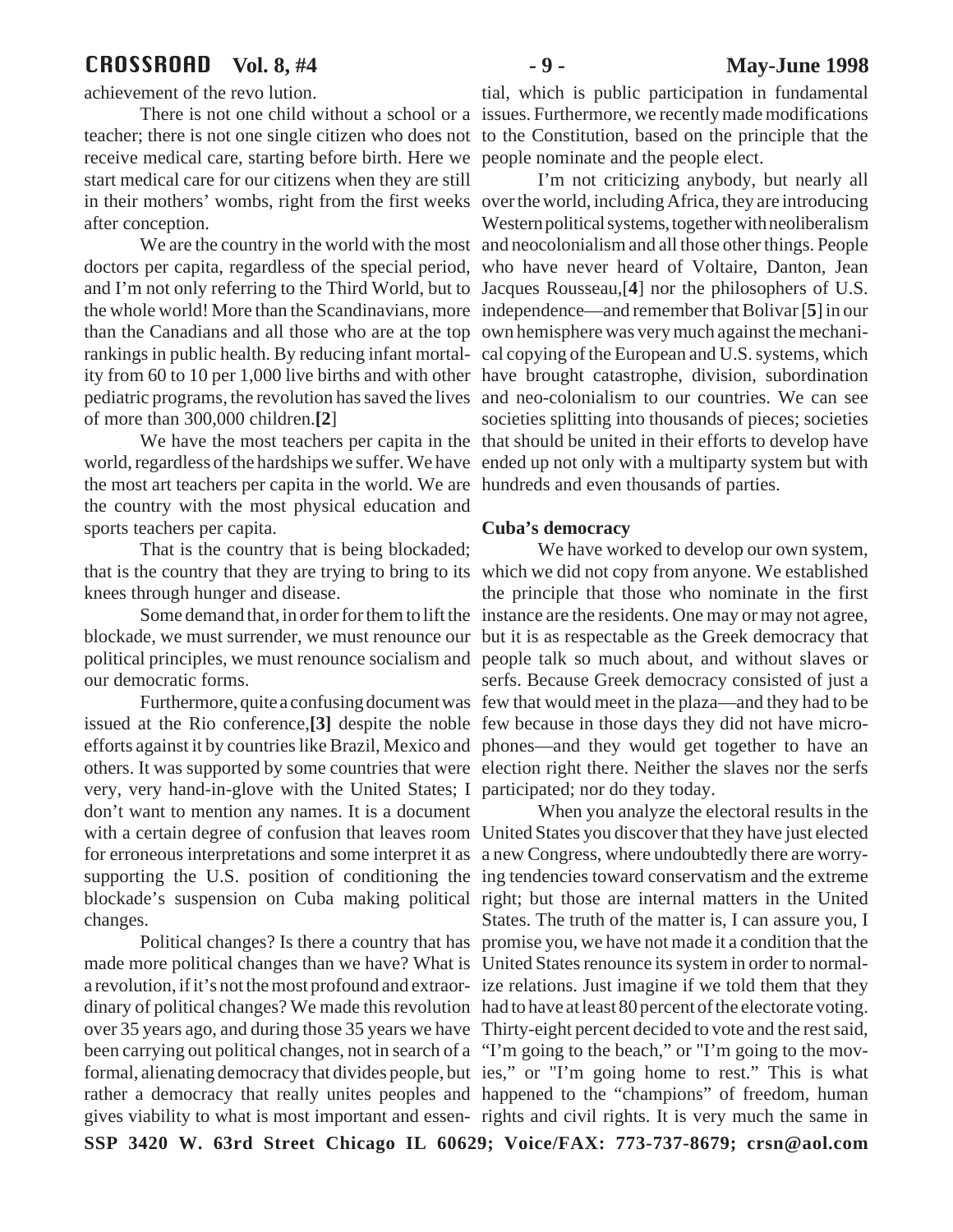# **CROSSROAD** Vol. 8, #4  $-10$  - May-June 1998

the same?"

in our elections and nobody forces them to vote. Even go and vote on the day of the elections. those who are not with the revolution go and vote, or they vote for the other**.**

residents nominate the candidates and the people or five years later; he does not think about them ever elect them. In this way, the possibilities of any citizen again; he forgets them. being elected are infinitely greater than in any other country.

Mexican delegation and they said to me: "The young-elected, but they can also be dismissed from those est of our deputies was here." "How old is he?" They posts. That is our system, which we don't expect all told me: "Twenty-five years old." I was really as-the other countries to apply. It would be absurd to try tounded; but then I suddenly remembered that we to make it a model, but it is the system that we have have a number of deputies under the age of 20, adopted. Nobody imposed it on us; no U.S. governor because the students, from secondary school on-or supervisor came here to establish an electoral code wards, take part in the process of selecting candi-as they did before. dates, as do all the mass organizations.

selecting candidates; the women's organization takes the system ourselves and we have developed it ourpart in the process of selecting candidates; the trade selves, which is what you have been defending: the unions take part in the process of selecting candi- right of a country to establish the regulations, the dates; the Committees for the Defense of the revolu-economic, political and social system that it considers tion take part in the process of selecting candidates. to be appropriate. Anything else in the world is And there are numerous students who are deputies to impossible, anything else is absurd, any other aim is the National Assembly, and women, campesinos, insane, and these lunatics go around trying to get workers and intellectuals, from all sectors. It is not the everyone to do exactly the same as them, and we don't party that puts up the candidates. The party does not like their way of doing things. put up the candidates nor does it elect them. It oversees the elections to make sure that all of the prin-**Cuba's sovereignty cannot be compromised** ciples and the rules are observed; but it does not take part in any of these electoral processes. That is the blockade in exchange for political concessions, consituation in our country.

in the electoral process, a candidate has to win more able, it is outrageous, it is exasperating, and really, we than 50 percent of the valid votes to become a deputy.

[Ricardo] Alarcon **[6]** was explaining some of these things, when he recalled, with a magazine that **Notes** he had in his hand—he has the advantage of speaking English and he reads a U.S. magazine now and again—how one man had spent \$25 million in a

many countries of Latin America. Many people don't campaign to become a member of the U.S. Coneven vote. The slaves and the servants say: "What am gress.**[7]** What kind of democracy is that? How many I going to vote for, if my situation is going to be just people have \$25 million to spend on a campaign? And However, 95 percent of Cuban citizens vote although any citizen might have to pay the bus fare to in Cuba candidates don't even need to spend \$25,

although they may turn in a blank ballot, so as not to to be a millionaire to be able to have all the resources vote for this one or for the other, or they vote for one with which to speak and persuade the people to vote In our nation, I repeat once again, the local those who voted for him until the next elections four What kind of democracy is it that requires one for you? And then the candidate does not remember

One good example: I was talking with a egate as well as the highest official. Anyone can be In our country, people can be removed from their posts and the same applies to a municipal del-

The campesinos take part in the process of drew up the electoral code ourselves, we have planned We drew up the Constitution ourselves, we

In one of the most recent modifications made country, is unacceptable. It is absolutely unaccept-That is why for us the question of ending the cessions that correspond to the sovereignty of our would rather perish than give up our sovereignty...

**1** Jinetera(o)s refers to women and men who engage in prostitution, usually in tourist areas.

**2** The infant mortality rate refers to the number of infants per 1,000 live births who die before the age of one. Cuba reduced its infant mortality rate from 60 before the revolution to 9.4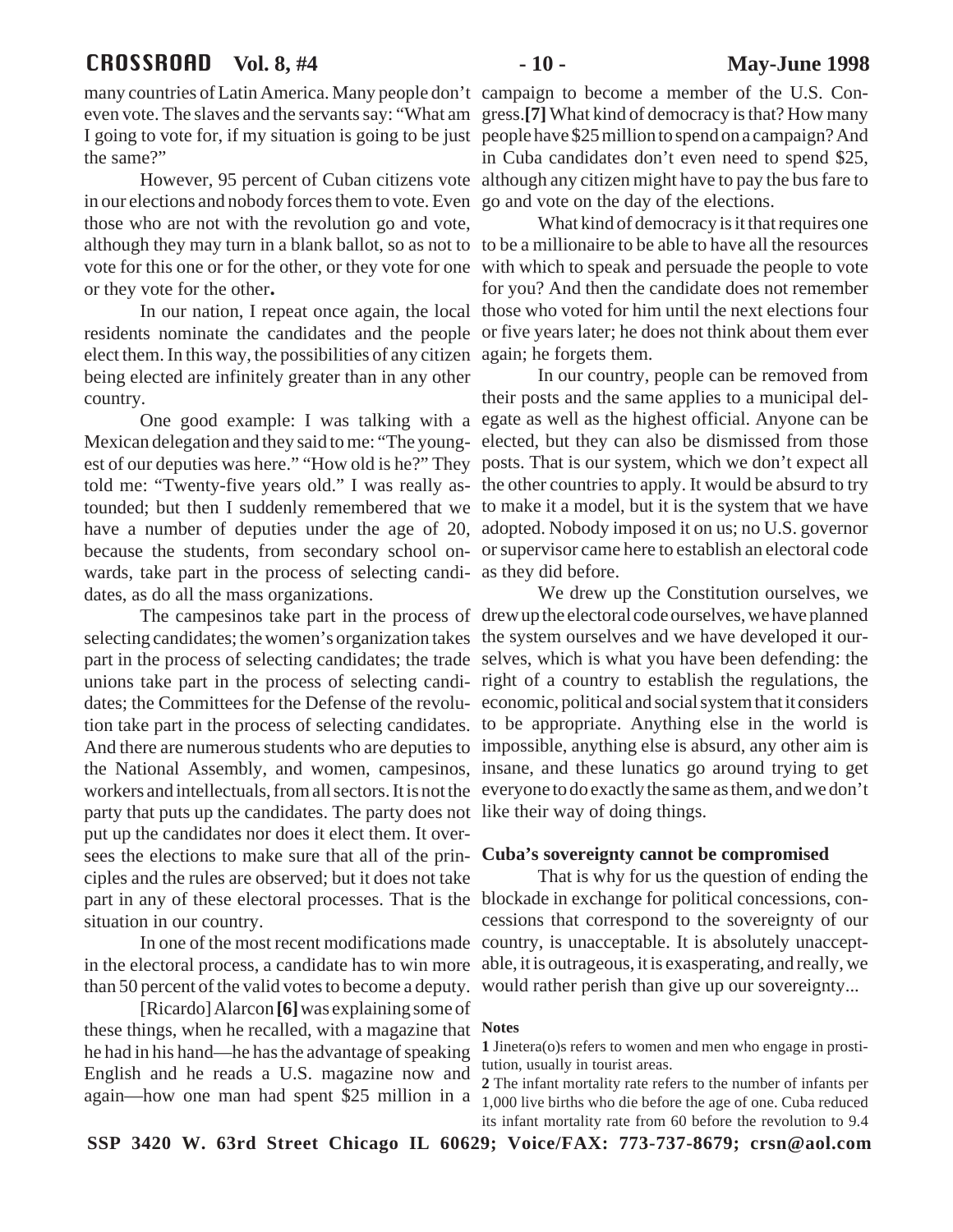# **CROSSROAD** Vol. 8, #4  $-11$  - May-June 1998

today. Since 1973 its infant mortality rate has been the lowest in Latin America and is among the lowest in the world.

**3** The United Nations Conference on Environment and Development (UNCED), also called the World Earth Summit, took place in 1992 in Rio de Janeiro, Brazil. 9

**4** French philosophers and writers Voltaire (1694-1778) and Jean-Jacques Rousseau (1712-78) epitomized Europe's Age of Enlightenment. Voltaire attacked injustice and intolerance; Rousseau held that people are essentially good but are corrupted by society, necessitating a "social contract." Georges-Jacques Danton (1759-94) was a leader of the French revolution of 1789.

**5** Known as *"the Liberator"*, Simon Bolivar (1783-1830) was a South American revolutionary who led the fight to end Spanish colonialism, beginning in 1819, and was made president of Greater Colombia (now Colombia, Panama, Venezuela and Ecuador). He also helped liberate from Spain both Peru (1824) and Bolivia (1825), which was named in his honor. He is widely seen as a symbol of Latin American unity.

**6** Ricardo Alarcon is president of Cuba's National Assembly and its former Foreign Minister and ambassador to the United Nations.

**7** Michael Huffington, a right-wing businessman, unsuccessfully ran for the U.S. Senate from California in 1994, spending nearly \$25 million in the attempt.

Reprinted from **Cuba At the Crossroads** (Ocean Press, 1996).



**Subscribe to** CROSSROAD **! \$5/6 issues - individual \$15 - organizations \$25 - international send checks or money orders made payable to: Spear & Shield Publications 3420 W. 63rd Street Chicago, IL 60629**

# **The Struggle Continues: Setting A Black Liberation Agenda For the 21st Century**

**B**lack people face a deep crisis. Finding a way out of this mess requires new thinking, new vision, and a new spirit of resistance. We need a new movement of Black radicalism.

**W**e know that America's capitalist economy has completely failed us. Every day more of us are unemployed and imprisoned, homeless and hungry. Police brutality, violence and the international drug trade threaten our children with the greatest dangers since slavery. The politicians build more prisons but cut budgets for public schools, day care and health care. They slash welfare yet hire more cops. The government says working people must pay more taxes and receive fewer services, while the rich and the corporations grow fat. Black people and other oppressed people have the power to change the way things are today. But first we must unite against the real enemy.

**N**ow is the time for a revival of the militant spirit of resistance that our people have always possessed, from the Abolitionist Movement to outlaw slavery to the Civil Rights Movement of the 1950s, from Black Power to the anti-apartheid campaign of the 1980s. Now is the time to rebuild a strong uncompromising movement for human rights, full employment and self-determination. Now is the time for a new Black radicalism.

**I**f you believe in the politics of Black liberation, join us in Chicago in 1998 at the Black Radical Congress. If you hate what capitalism has done to our community widespread joblessness, drugs, violence and poverty come to the Congress. If you are fed up with the corruption of the two party system and want to develop a plan for real political change, come to the Congress. If you want to struggle against class exploitation, racism, sexism and homophobia, come to the Congress. The Black Radical Congress is for everyone ready to fight back: trade unionists and workers, youth and students, women, welfare recipients, lesbians and gays, public housing tenants and the homeless, the elderly and people on fixed incomes, veterans, cultural workers and immigrants. **You!**

**S**isters and Brothers, we stand at the edge of a new century. The moment for a new militancy and a new commitment to the liberation of all Black people, at home and abroad, has arrived. Let us build a national campaign toward the Black Radical Congress, setting in motion a renewed struggle to reclaim our historic role as the real voice of democracy in this country. Spread the word: "Without struggle, there is no progress!" Now's the time! **(312) 706-7074; http://www.blackradicalcongress.com; P.O. Box 5766, Chicago, IL 60680-5766**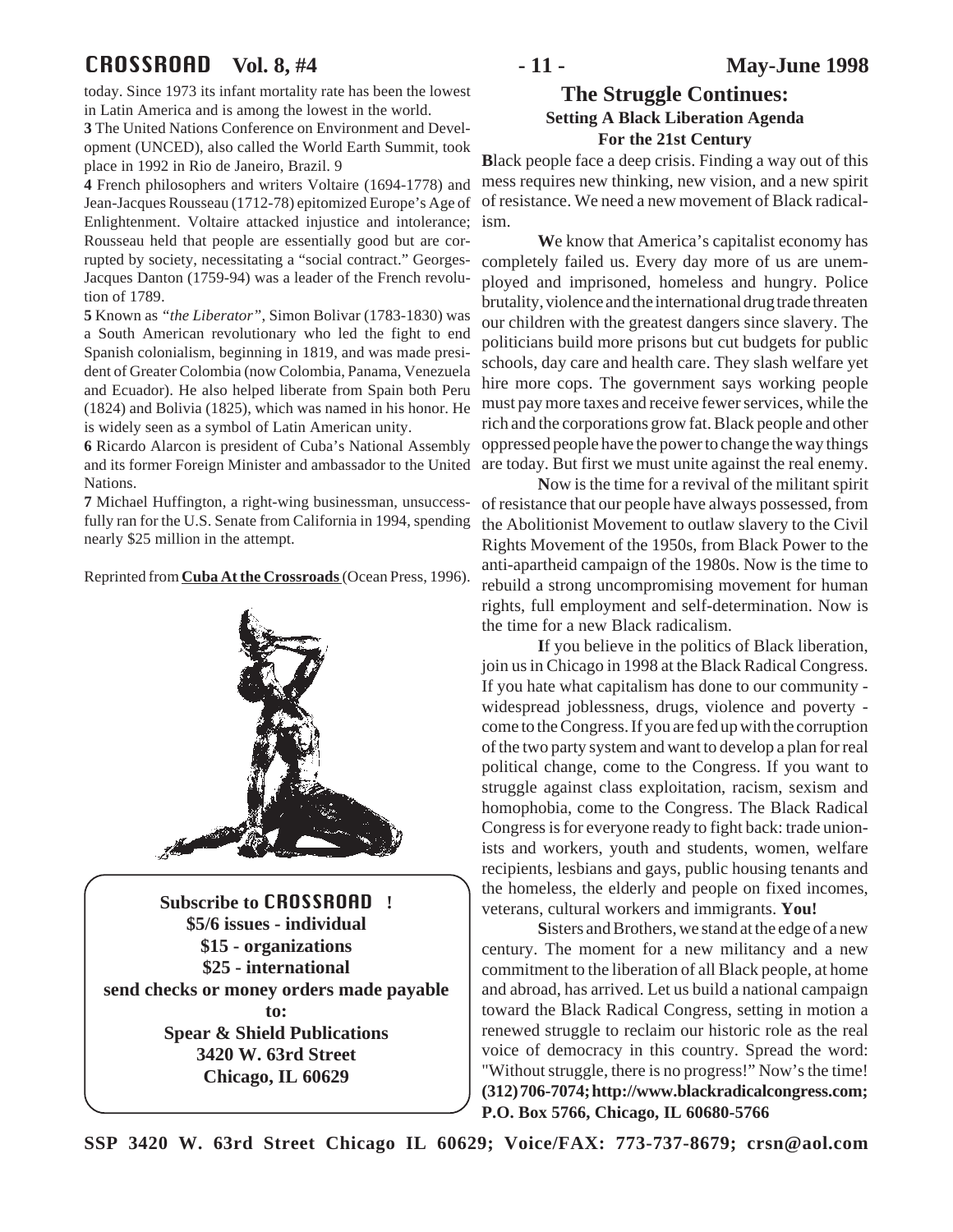# **CROSSROAD** Vol. 8, #4  $-12$  - May-June 1998 **How to Leave an Abusive Relationship**

### *Keep in mind that in most cases where women are critically hurt or killed, it is usually when they are trying to leave.*

### *Getting Ready to Leave*

**1.** Keep any evidence of physical abuse, such as pictures, etc., in a safe place that is accessible for you.

**2.** Know where you can go to get help; tell someone you trust what is happening to you.

**3.** If you are injured, go to a doctor or an emergency room and report what happened to you. Ask that they document your visit.

**4.** Plan with your children and identify a safe place for them (for example, a room within your home that has a lock or a friend's house where they can go for help). Reassure them that their job is to stay safe, not to protect you.

**5.** Contact your local battered women's shelter and find out about laws and other resources available to you before you have to use them during a crisis.

**6.** Keep a journal of all violent incidences involving your abuser -- those aimed at yourself and those aimed at others.

**7.** Acquire job skills as you can, such as learning to type or taking courses at a community college.

### *General Guidelines for Leaving an Abusive Relationship*

**1.** You may request a police stand-by or escort while you leave.

**2.** If you need to sneak away, be prepared:

• Make a plan for how and where you will escape, and include a plan for a quick escape • Put aside emergency money as you can • Hide an extra set of car keys • and Pack an extra set of clothes for yourself and your children and store them at a trusted friend or neighbor's house. Try to avoid using next-door neighbors, close family members and mutual friends, if at all possible.

**3.** Take with you a list of important phone numbers of friends, relatives, doctors, schools, etc., as well as other important items, including:

• Driver's license;

• Regularly needed medication;

• Checkbooks and information about bank accounts and other assets;

• List of credit cards held by yourself or jointly, or the credit cards themselves if you have access to them; and

• Pay stubs.

If time is available, also take:

• Copy of marriage license, birth certificates, will and other legal documents • Verification of social security numbers • Citizenship documents (passport, green card, etc.) • Titles, deeds and other property information • Welfare identification • Medical records • Children's school records and immunization records • Insurance information • and valued pictures, jewelry, or personal possessions.

**4.** Create a false trail. Call motels, real estate agencies, schools in a town at least six hours away from where you actually are located. Ask questions that require a call back to your current house in order to leave numbers on record with your abuser.

## *After Leaving the Abusive Relationship*

**1.** If getting a restraining order and your abuser is leaving:

• Change residence locks and phone number as soon as possible;

• Change your work hours and the route you take to work;

• Change regular route you use to take your children to school;

• Keep your copy of the restraining order in a safe place;

• Inform friends, neighbors and employers that you have a restraining order in effect; and

• Always call the police to enforce the order even for the slightest violation.

**2.** If you leave:

• Consider renting a post office box for your mail or using the address of a friend;

• Be aware that addresses are on restraining orders and police reports and can be accessed by your abuser;

• Be careful to whom you give your new address and phone number; and

• Change your work hours if possible.

**3.** Alert school authorities of the situation, and the fact that a restraining order is in place.

**4.** Consider changing your children's schools.

**5.** After you leave, reschedule any appointments that your abuser was aware of before you left.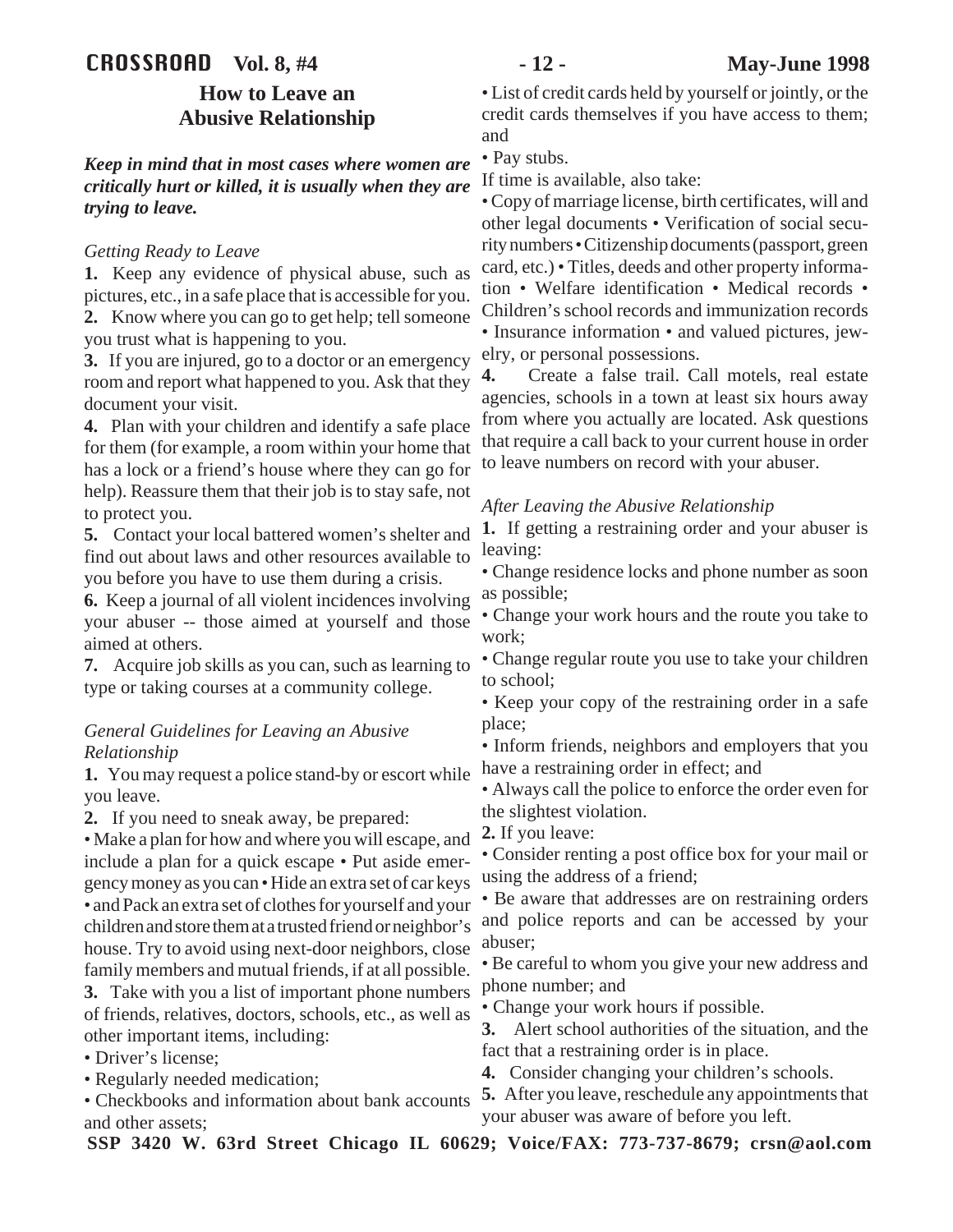**6.** Shop at different stores and frequent different social spots than you previously frequented so your abuser will be less likely to find you.

**7.** Alert neighbors of your situation, and request that they call the police if they feel you may be in danger.

**8.** Talk to trusted people about the violence.

**9.** Replace doors with solid-core wood, steel or metal doors. Install security systems, if possible.

**10.** Install a lighting system that lights up when a person is coming close to the house (motion sensitive lights).

**11.** Tell your co-workers about the situation; ask their assistance in screening all calls you receive during office hours.

**12.** Explicitly inform your children's caretakers about who is allowed to pick up the children and that your partner is not allowed to do so.

**13.** Call your telephone company about "Caller ID." Ask that your phone be blocked, so that if you make a phone call, neither your partner nor anyone else will be able to get your new, unlisted phone number.

the poem at right is by asha bandele. it's taken from her **absence in the palms of my hands**, which was published in 1996 for Harlem River Press by Writers & Readers Publishing, Inc. P.O. Box 461, Village Station New York, NY 10014  *"A new young , important voice here. She calls us home to ourselves. She womanist. She poet. She truth-teller. She singer. Listen. Listen. Listen" -- Sonia Sanchez*

## **in response 2 a brother's question about what he should do when his best friend beats up his woman**

snatch him up by the back of his neck run him into his own fist twice tell him who the real enemy is show him make him swallow his own teeth do not help when they scratch the inside of his throat tell him it was his fault u did this make his eyes swell up  $\&$  pus so he looks like a freak make him go to work like that & have to come with excuses to his co-workers & friends tell him the whiteman made u do it tell him you're sorry tell him u love him tell him u didn't mean to then kick his ass again Question him on why he's such a coward Interrogate his ass Make him beg for forgiveness Watch him crawl Put The Word Out In The Streets.... THERE'S AN ENEMY IN OUR PRESENCE THERE'S AN ENEMY IN OUR PRESENCE IT DOES NOT THINK IT ONLY ATTACKS IT MAKES WEAK-ASS EXCUSES IT TAKES NO RESPONSIBILITY IT PICKS ON PEOPLE SMALLER THAN ITSELF IT READS SHARAZAD ALI IT WORSHIPS MILES DAVIS IT DESTROYS BLKLIFE IT LIES IT LIES

 $himself.$ and if he finally understands then go to him find out where it started search for burn marks beneath his flesh peel back his pain be a brother a real good brother whisper haki madhubuti sonia sanchez in his ear sing sweet honey songs let him cry let him sleep in your arms stand alone if u have to this is the right thing to do let others babble hate while u break centuries of vicious cycles face the contradictions the bellies sliced open & jaws wired shut the assholes torn & the bloodied vaginas this is what it looks like do not turn away now babies beat out of wombs spines curved uneven legs that no longer walk dead eyes that cannot see tomorrow livers imprinted with callused feet- face the contradiction that looks like u that smells like u that tastes like u & push out the violence be unafraid to be a man who confronts men about women be unafraid to be a man who confronts big small mean common nasty everyday men about women be unafraid to be a man who confronts himself.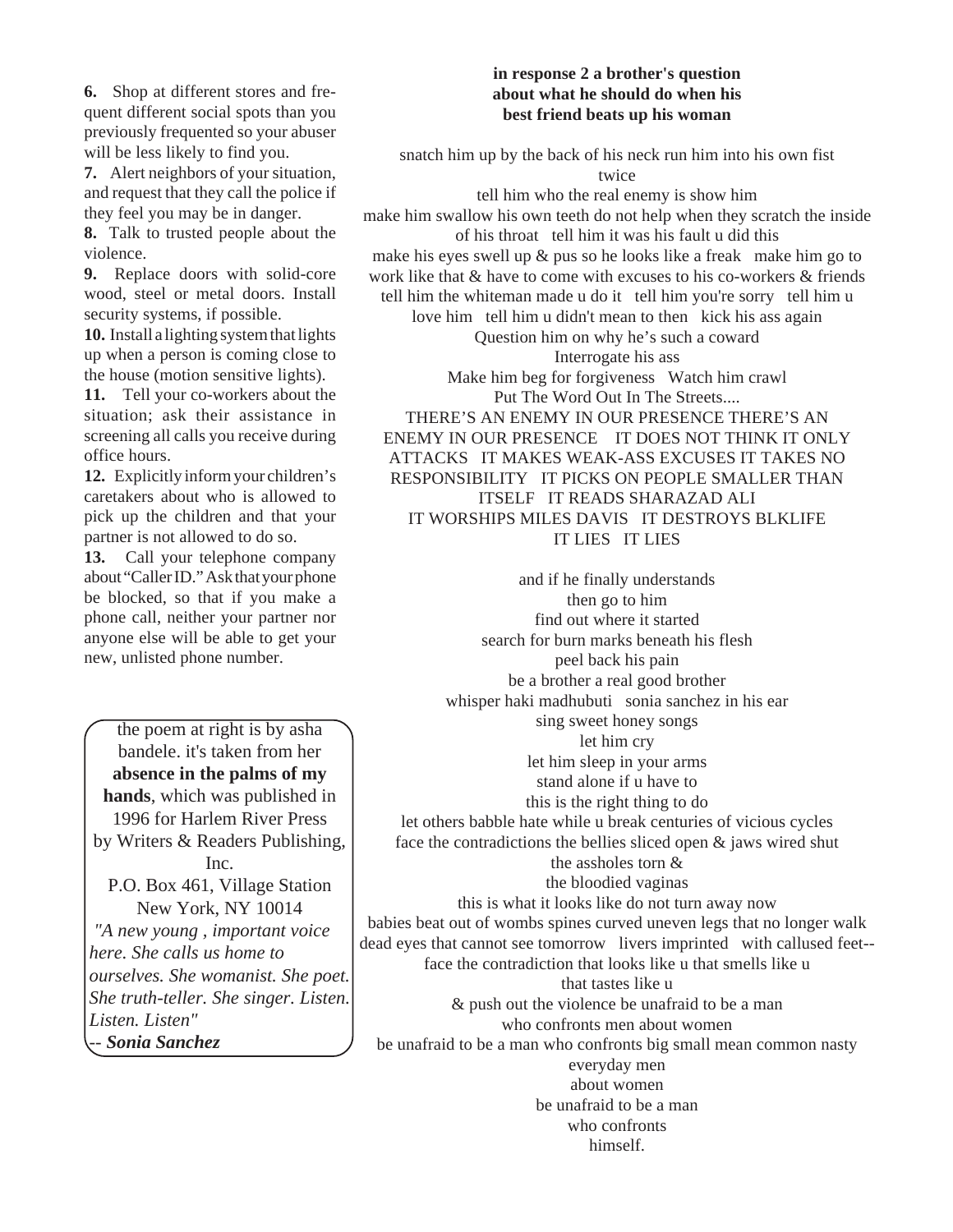# CROSSROAD **Vol. 8, #4 - 14 - May-June 1998**

### CROSSROAD **Support Network, 3420 W. 63rd Street, Chicago IL 60629; Voice/FAX: 773-737-8679; e-mail: crsn@aol.com**

### **News, Notes & Updates**

*Jericho '98* kicked off with a march & rally in Washington, D.C. on March 27. All participants were pleased with the turnout, and it was a beautiful day. We had a great time as We soaked up the sun and ran into old friends. Programmatically, however, We failed to take advantage of the gathering to advance the objectives of the campaign. While We listened to speeches, took pictures, carried around posters of those PP's We felt should have been included on the "official" list, "mobilized" for our own upcoming events (e.g., the Million Youth March(s), a teach-in, the July 25 mobilization for Puerto Rico, etc.), or ogled the few celebrities who were in attendance, We forgot that there are all kinds of programs & duties which night but accomplished little • The second edition of *School*need to be undertaken to make the Jericho campaign a success. George Jackson told us almost thirty years ago: "The effectiveness of rallies and mass demonstrations has not come to an end. **THEIR PURPOSE HAS DIACRITICALLY ALTERED**, but the general tactic remains sound. Today, the rally affords us the opportunity to effect intensive organization of the projects and programs that will form the infrastructure... If the mass rallies close, as they have in the past, with a few speeches and a pamphlet, We can expect no more results than in the past: two hours later the people will be amerikkkans again... But going among 'the people' at each gathering with clipboards and pens, and painfully ascertaining what each can contribute to clear-cut, carefully defined political projects, is the distinction between organization and the sterile, stilted attempts" which have heretofore characterized an essentially bourgeois nationalist movement. [From Blood In My Eye, p. 76-77, Black Classic Press; as quoted in "Combat Colonial Violence: Heighten the National Democratic Revolution", **Notes From a New Afrikan P.O.W. Journal, Book Five** (May, 1980)]. With this in mind, please see the next page for a sample of a form which could be used in the future. We invite our readers to fill it out and return it to us, or adapt it to use in your own efforts. • A celebration of the thirtieth anniversary of the founding of the *Provisional Government of the Republic of New Afrika* was also held in D.C. on the weekend of the Jericho March & Rally. **New Afrikan Nation Day '98** began with a well-deserved tribute to brother **imari obadele**, a principle architect of the modern day **New Afrikan Independence Movement**. Imari is also one of the only original signers of the Declaration of Independence who still actively struggles to **Free The Land!** The rest of the program for this historic occasion was relatively lackluster, mostly taken up with workshops, which



were generally centered around the ministries of the Provisional Government, but it's hard for these to have any meaning when many of the ministries barely function. The meeting ended with a **People's Center Council** meeting, which ran late into the

**imari obadele**

*ing the Generations in the Politics of Prison* is a richly complex volume by prisoners and activists of African descent in the United States about the prison system and efforts to organize a prison movement around it. As the word, "generations" in the title suggests, one of its target audiences is Black youth It appeals to the hip-hop and college generation as well as to an academic and international readership. Send \$20 per copy; make check or money order payable to the **Afrikan/Black Prison Education Fund**. Send order to: *Mother Kali's Books*, 720 E. 13th Street, Eugene OR 97401; phone: (541) 343-4864. The editor, **Chinosole**, is an activist and scholar who holds a doctorate in comparative literature and publishes criticism on Black women's narratives and slave narratives. She teaches at San Francisco State University • The **Outdoor Leadership Skills Project** is a small but dedicated group of individuals committed to the study, teaching, practice and development of our skills through a series of semi-wilderness training courses. Our courses are designed to foster and enhance growth and development in the areas of self-reliance, stress management, and sound judgment as well as individual and group leadership, decision making and responsibility. For more info contact Bro. Gimbu Kali, OLSP, 700 E Oakwood Blvd, Chicago, IL 60653; 773-268-7500 ext. 129 M-F. • We were saddened by the death of **Merle Africa**, and join the MOVE Organization in mourning



Merle Austin Africa #00-6306

our sister. Merle & eight of her brothers & sisters have spent the last twenty years in Pennsylvania prisons, captives in the state's war against the MOVE Organization. The MOVE Nine were convicted of the killing of a policeman who was actually killed by the friendly fire of his own comrade soldier-cops as *they* shot **into** the MOVE residence.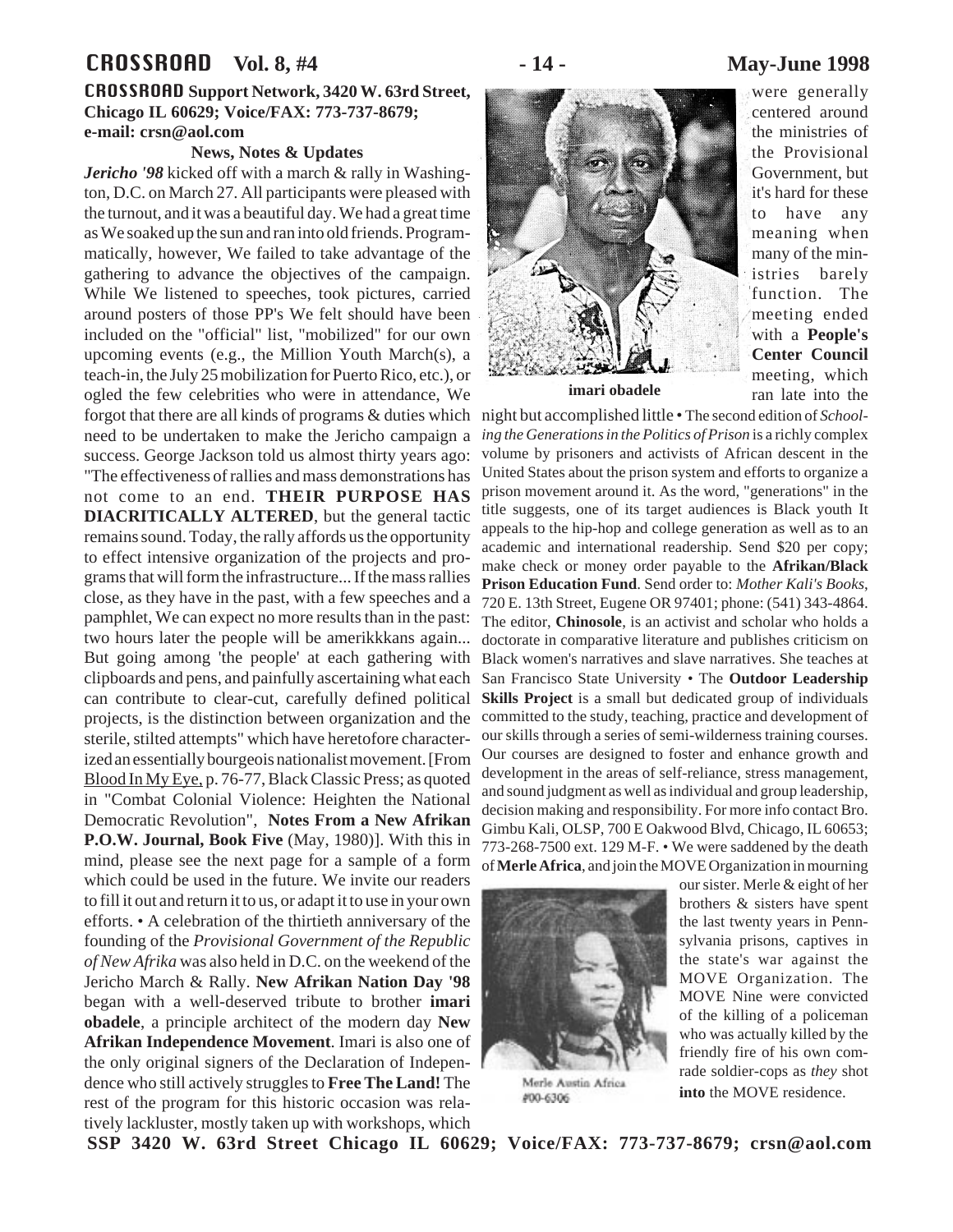| $CROSSROAD$ Vol. 8, #4                  |  | $-15-$ | <b>May-June 1998</b> |
|-----------------------------------------|--|--------|----------------------|
| <b>CROSSROAD Support Network Survey</b> |  |        |                      |

| Name                                                                                                             |  |
|------------------------------------------------------------------------------------------------------------------|--|
| <b>Address</b>                                                                                                   |  |
| City/State/Zip                                                                                                   |  |
|                                                                                                                  |  |
| Would you be willing to help with any of the following? Please place a checkmark in<br>the appropriate space(s): |  |
| ____ Financial Assistance? ____ Material Assistance ? ____ Phone Tree?                                           |  |
| Letter Writing Campaigns? _____ Correspondence Committee?                                                        |  |
| Distributing SSP Literature? ____ Visiting Prisoners? ____ Legal Assistance?                                     |  |
| Typing/Office Skills? ___ Reporting for CROSSROAD?                                                               |  |
| ____ Holding meetings in your area? If yes, can you arrange for:                                                 |  |
| Child Care? ____ Travel? ____ Housing?                                                                           |  |
| <b>Other</b>                                                                                                     |  |
| <b>Special Skills, Interests</b>                                                                                 |  |
|                                                                                                                  |  |
| In what ways would you like for CR/SN to help you?                                                               |  |
|                                                                                                                  |  |
| CROSSROAD Support Network, 3420 West 63rd Street, Chicago IL 60629;                                              |  |

**Voice/FAX: 773-737-8679; e-mail: crsn@aol.com**